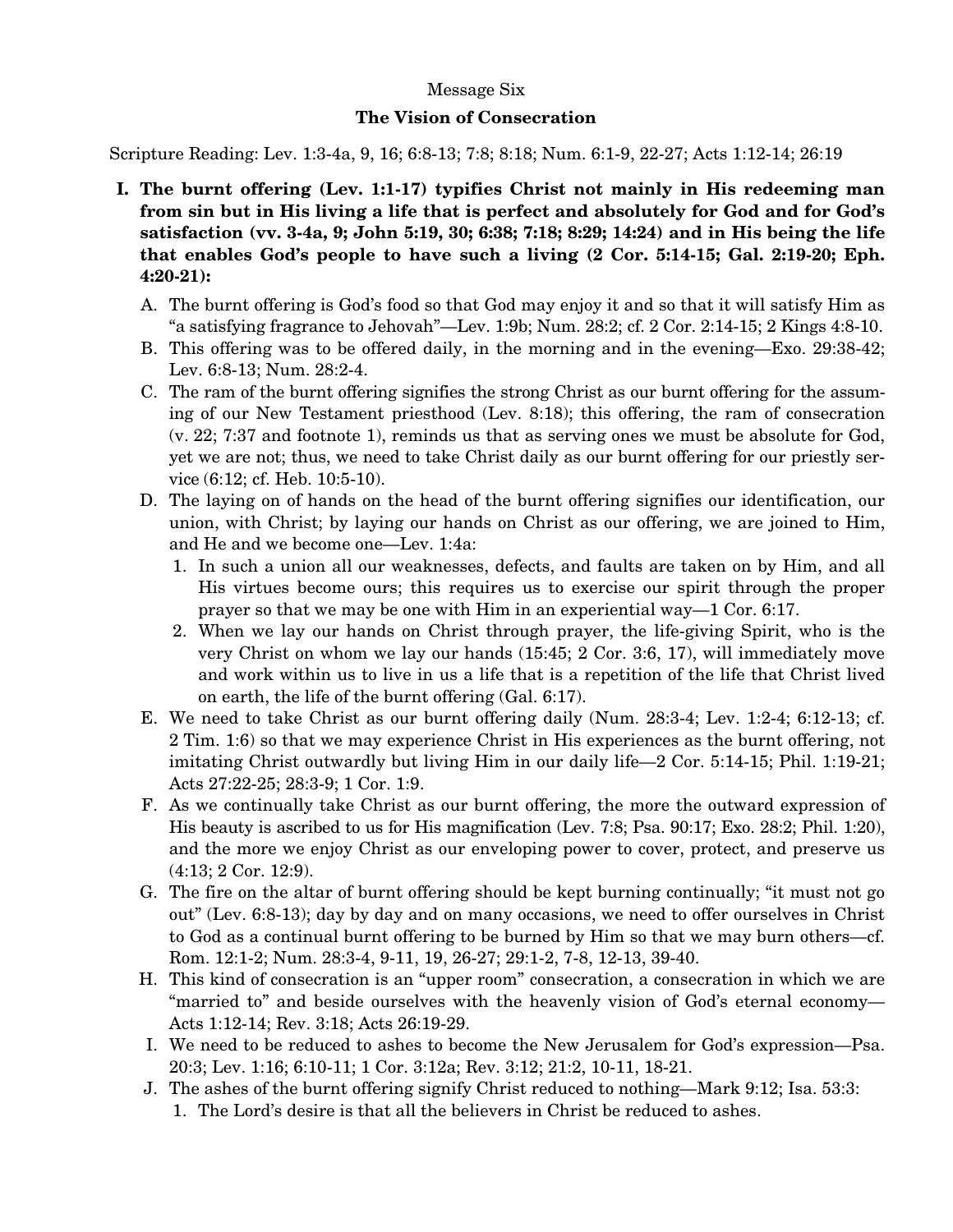- 2. Since we are one with the Christ who has been reduced to ashes, we also are reduced to ashes, that is, reduced to nothing, to zero—1 Cor. 1:28; 2 Cor. 12:11.
- 3. The more we are identified with Christ in His death, the more we will realize that we have become a heap of ashes.
- 4. When we become ashes, we are no longer a natural person; instead, we are a person who has been crucified, terminated, burned—Gal. 2:20a.
- 5. The ashes are a sign of God's acceptance of the burnt offering as fat, something that is sweet and pleasing to Him—Psa. 20:3; cf. 36:8-9.
- 6. Putting the ashes on the east side of the altar, the side of the sunrise, is an allusion to resurrection—Lev. 1:16; John 11:25; Phil. 3:10-11; 2 Cor. 1:9:
	- a. With Christ as the burnt offering, the ashes are not the end—they are the beginning—Mark 9:31.
	- b. The ashes mean that Christ has been put to death, but the east signifies resurrection.
	- c. The more we are reduced to ashes in Christ, the more we will be put to the east, and on the east we will have the assurance that the sun will rise and that we will experience the sunrise of resurrection—Phil. 3:10-11.
- 7. Eventually, the ashes will become the New Jerusalem—Rev. 3:12; 21:2, 10-11:
	- a. Christ's death brings us to an end, reduces us to ashes, and in resurrection the ashes become precious materials for God's building—1 Cor. 3:9b, 12a.
	- b. When we are reduced to ashes, we are brought into the transformation of the Triune God to become the precious materials for the building of the New Jerusalem—Rom. 12:1-2; 2 Cor. 3:18; Rev. 21:18-21.

## **II. God desires that all His people be Nazarites, those who separate themselves unto God to be absolutely, utterly, and ultimately for God, that is, to be for nothing other than God—loving God, seeking God, living God, and being constituted with God to bless others with God for the expression of God—Num. 6:1-9, 22-27; Psa. 73:25-26; Jer. 32:39; 2 Cor. 13:14; cf. Psa. 110:3; Matt. 26:6-13:**

- A. According to typology, among the human race the unique Nazarite is the Lord Jesus Christ; a Nazarite is a type of Christ in His living absolutely for God in His humanity—John 4:34; 5:19, 30; 7:18; 14:24.
- B. The Nazarite's separation lasted for seven days (Acts 21:27), signifying a full course, even a lifetime (Num. 6:8; cf. 1 Cor. 5:7-8; Exo. 12:15; 13:2-4, 6-9).
- C. Only the Nazarites can bring back the Lord Jesus; all those who are used by God to turn the age must be Nazarites—voluntarily consecrated ones who are sanctified absolutely and ultimately to God.
- D. All overcomers live in the principle of the Nazarite with a voluntary fourfold consecration to God—1 Cor. 6:15-20; Rom. 12:1-2; 9:23; cf. Dan. 5:23:
	- 1. A Nazarite must overcome worldly enjoyment and pleasure, signified by his abstaining from wine and anything related to its source—Num. 6:3-4; cf. Psa. 104:15; Eccl. 10:19; James 4:4; 1 John 2:15:
		- a. Worldly pleasure leads to lustful intentions and lustful conduct; we must abstain from the worldly wine by enjoying Christ as the new wine to make us people who cheer God and cheer man—Judg. 9:13; Matt. 9:17; 1 John 2:15-17; 2 Tim. 3:1-5; cf. Isa. 42:4.
		- b. We need to maintain our joy in the Lord day by day; "I will go to the altar of God / To God my exceeding joy"—Psa. 43:4; 16:11; 36:8-9; 46:4; 48:2; 51:12; Neh. 8:8, 10; Jer. 15:16; Lam. 3:21-24, 55-56; *Hymns,* #523.